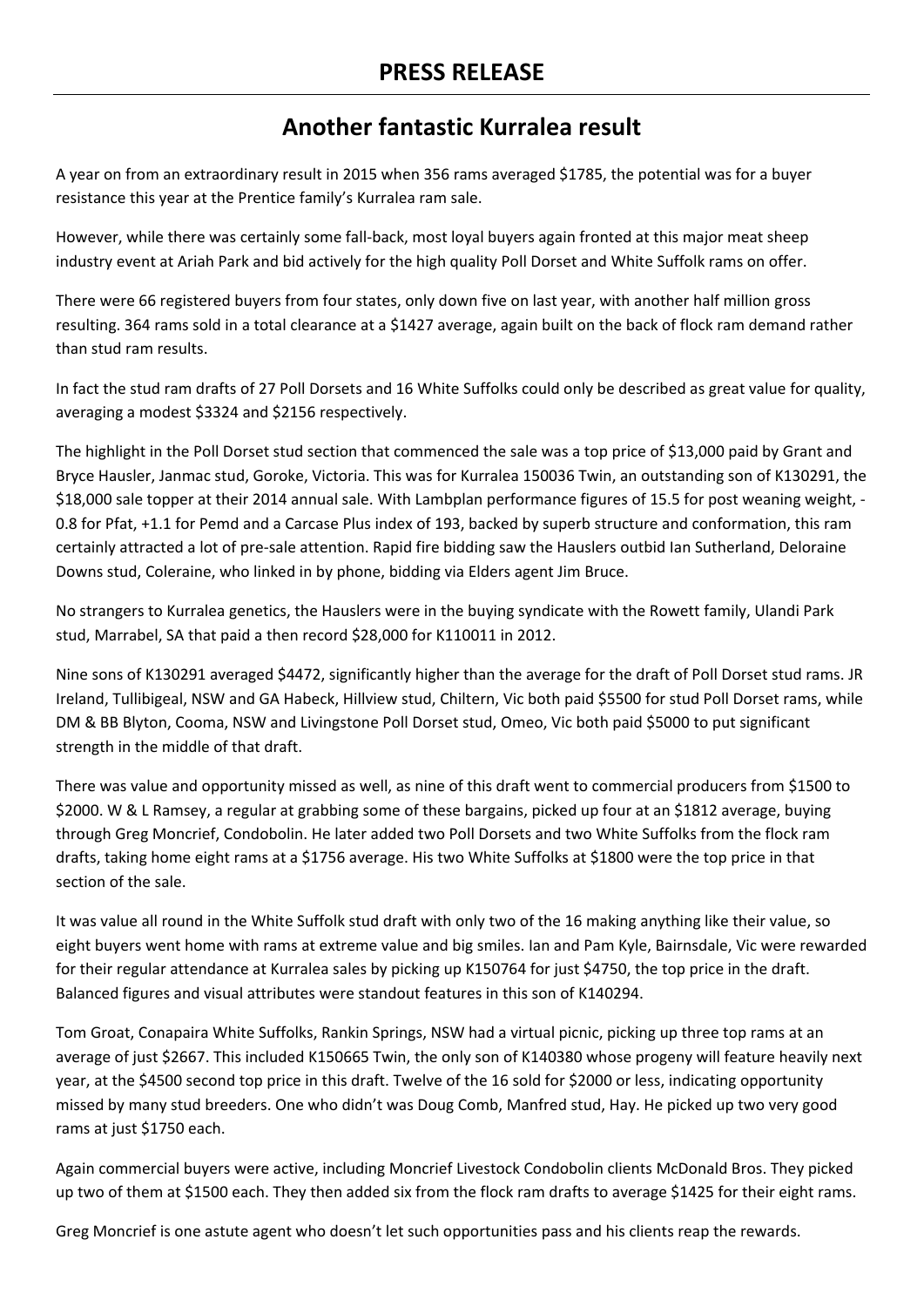The 321 rams in the flock ram drafts were offered in four alternate breed runs. The 160 Poll Dorsets maintained buying competition right through both their drafts with only one ram selling under \$1000. However, it was a different story in the White Suffolk drafts. While not a reflection on the quality which was maintained to the very end; the first run of 89 White Suffolks saw all sell over \$1000 and to a top of \$1800, but only seven of the 72 in the second run made \$1000 or better. This allowed volume buyers to average out their buying. It was also the area where the smallish drop off of demand as a result of last year's high prices hit home. The obvious key message from this is producers can't receive the extreme value buys that were available in this last run this year if they didn't put themselves in the mix.

Key volume buyer was again Australian Food Ag, Deniliquin, through Elders Deniliquin. They purchased 80 Poll Dorsets and 66 White Suffolks, becoming most active in the White Suffolks when demand from other bidders slackened off, picking up 35 at just \$800 each. The consistent performance and type within such a large selection pool of rams is what continues to attract them to Kurralea as the preferred supplier of meat sheep sires for their large sheep breeding flock.

Operating through Elders Coleambally, Paraway Pastoral was strong in the White Suffolks, purchasing 42 rams. Like AFA they became stronger in the second draft when most other bidders had completed their buying, with 11 rams at \$800.

Operating at the top end in the White Suffolk draft was BFB Pty Ltd, Temora. They purchased 14 White Suffolks to \$1500 and at a \$1436 average; demonstrating producers can select top quality still at good value despite the presence of big volume buyers.

Naturally the Prentice family was very pleased with the result and ben Prentice thanked all buyers for their continued faith in Kurralea genetics.

"After last year's result that went beyond our expectations, we appreciated and expected a little fall off this year, but adding a few more rams and buyer loyalty to the type and performance of the rams we are offering has produced today's great result. For that loyalty and support we can't thank them enough," Ben Prentice said.

Sale Agents: Elders VP Wagga and Glasser Total Sales Management Auctioneers: Michael Glasser (GTSM) and Joe Wilks (Elders VP)

## Sale Summary

| Poll Dorsets: | 27 stud rams sold to \$13,000 and averaged \$3324               |
|---------------|-----------------------------------------------------------------|
|               | 160 flock rams sold to \$2000 and averaged \$1355               |
|               | White Suffolks: 16 stud rams sold to \$4750 and averaged \$2156 |
|               | 161 flock rams sold to \$1800 and averaged \$1109               |
|               |                                                                 |

Overall: 364 rams sold to \$13,000 and averaged \$1427

## **Photos:**

Pictured with the \$13,000 top priced Poll Dorset ram at the Kurralea ram sale at Ariah Park are Kim Prentice, Kurralea; purchasers Grant and Bryce Hausler, Janmac stud, Goroke, Vic; and Ben and Lucy Prentice, Kurralea.